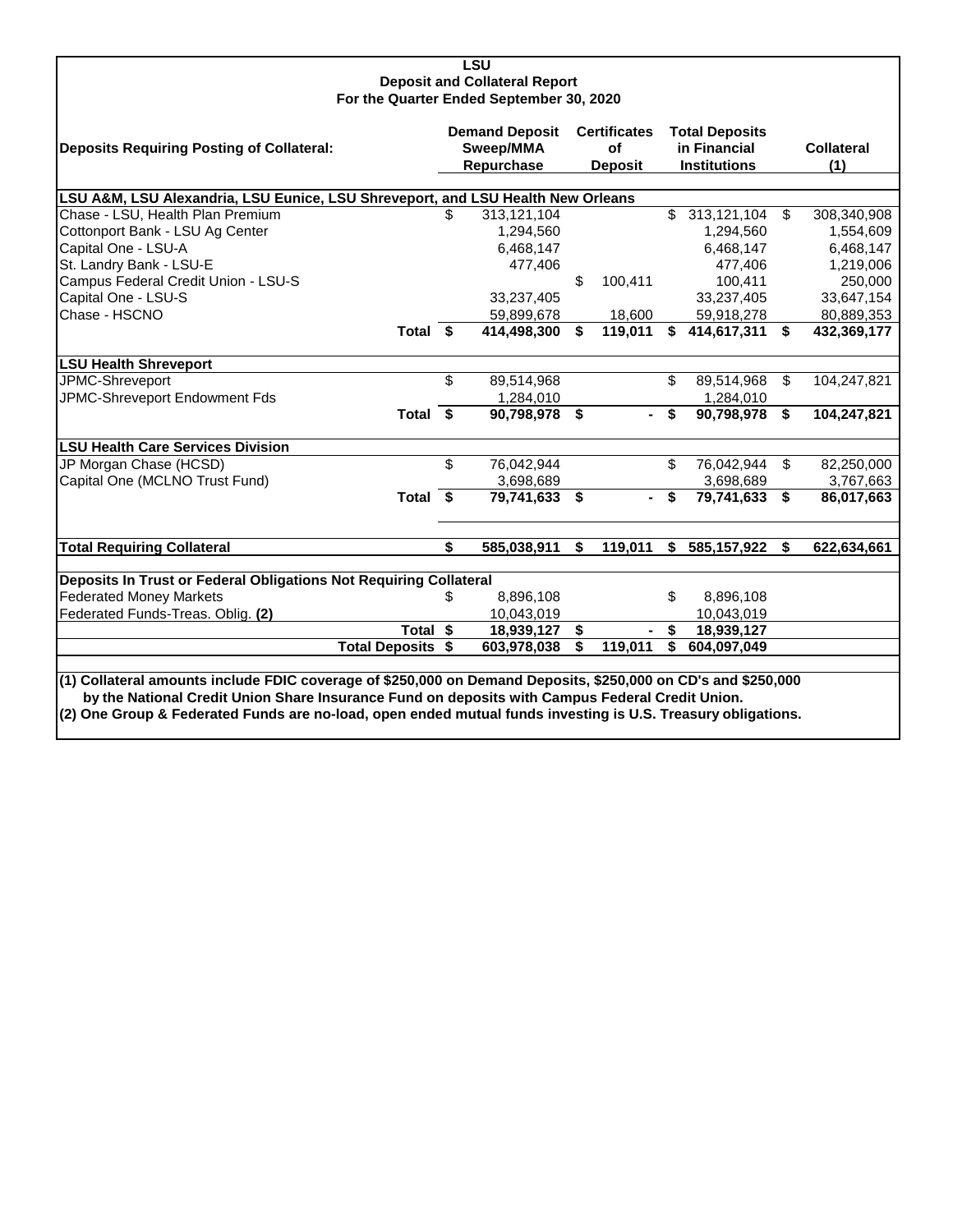### **LSU Investment Summary For the Quarter Ended September 30, 2020**

|                                            | As of 7/1/2020                 |                                | As of 9/30/2020                |            | As of 12/31/2020    |            | As of 3/31/2021         | As of 06/30/2021 |                                      |
|--------------------------------------------|--------------------------------|--------------------------------|--------------------------------|------------|---------------------|------------|-------------------------|------------------|--------------------------------------|
| <b>Fund Description</b>                    | Value                          | Cost                           | <b>Market Value</b>            | Cost       | <b>Market Value</b> | Cost       | <b>Market Value</b>     | Cost             | <b>Market Value</b>                  |
| <b>Current Funds</b>                       |                                |                                |                                |            |                     |            |                         |                  |                                      |
| Cash/Sweeps                                | \$375,120,082                  | \$580,056,212                  | \$580,056,212                  | \$0        | \$0                 | \$0        | \$0                     | \$0              | \$0                                  |
| Money Market Accounts/Repos (A)            | \$0                            | \$8,930,221                    | \$8,930,221                    | \$0        | \$0                 | \$0        | \$0                     | \$0              | \$0                                  |
| <b>Certificates of Deposit</b>             | \$100,413                      | \$100,411                      | \$100,411                      | \$0        | \$0                 | \$0        | \$0                     | \$0              | \$0                                  |
| <b>Treasury Notes</b>                      | \$34.083.826                   | \$33,261,475                   | \$34,653,588                   | \$0        | \$0                 | \$0        | \$0                     | \$0              | \$0                                  |
| CMO's                                      | \$13,289,523                   | \$12,690,922                   | \$12,715,426                   | \$0        | \$0                 | \$0        | \$0                     | \$0              | \$0                                  |
| Agency Securities (B)                      | \$54,110,875                   | \$67,077,178                   | \$68,724,705                   | \$0        | \$0                 | \$0        | \$0                     | \$0              | $$0$<br>$$0$<br>$$0$<br>$$0$         |
| Mortgaged Backed Securities                | \$42,826,102                   | \$39,274,622                   | \$39,830,857                   | \$0        | \$0                 | \$0        | \$0                     | \$0              |                                      |
| Equity Securities (C)                      | \$55,912                       | \$0                            | \$56,907                       | \$0        | \$0                 | \$0        | \$0                     | \$0              |                                      |
| Municipal Bonds (E)                        | \$118,337,558<br>\$159.589.112 | \$119,421,589<br>\$140.372.399 | \$121,288,094<br>\$148.885.753 | \$0<br>\$0 | \$0<br>\$0          | \$0<br>\$0 | \$0<br>\$0              | \$0<br>\$0       | \$0                                  |
| Corporate Bonds (D)<br><b>Total</b>        | \$797,513,403                  | \$1,001,185,029                | \$1,015,242,174                | \$0        | \$0                 | \$0        | \$0                     | \$0              | \$0<br>\$0                           |
|                                            |                                |                                |                                |            |                     |            |                         |                  |                                      |
| <b>Endowment Funds</b>                     |                                |                                |                                |            |                     |            |                         |                  |                                      |
| Cash/Sweeps                                | \$1,428,396                    | \$1,284,010                    | \$1,284,010                    | \$0        | \$0                 | \$0        | \$0                     | \$0              | \$0                                  |
| Money Market Accounts/Repos (A)            | \$36,872                       | \$791,886                      | \$791,886                      | \$0        | \$0                 | \$0        | \$0                     | \$0              | $$0$$<br>$$0$                        |
| <b>Certificates of Deposit</b>             | \$18,600                       | \$18,600                       | \$18,600                       | \$0        | \$0                 | \$0        | \$0                     | \$0              |                                      |
| Agency Securities (B)                      | \$1,380,320                    | \$1,315,805                    | \$1,379,514                    | \$0        | \$0                 | \$0<br>\$0 | \$0<br>\$0              | \$0              | \$0<br>\$0                           |
| Mortgaged Backed Securities                | \$1,608,820                    | \$1,411,674                    | \$1,518,819                    | \$0        | \$0                 |            |                         | \$0              |                                      |
| Equity Securities (C)                      | \$9,965,087                    | \$5,028,188                    | \$9,995,603                    | \$0<br>\$0 | \$0<br>\$0          | \$0<br>\$0 | \$0<br>\$0              | \$0<br>\$0       | \$0<br>\$0                           |
| <b>Mutual Funds</b><br>Municipal Bonds (E) | \$67,050,161<br>\$2,769,136    | \$60,529,377<br>\$2,689,578    | \$69,560,847<br>\$2,781,804    | \$0        | \$0                 | \$0        | \$0                     | \$0              | \$0                                  |
| Corporate Bonds (D)                        | \$8,780,099                    | \$8,727,513                    | \$9,376,642                    | \$0        | \$0                 | \$0        | \$0                     | \$0              | \$0                                  |
| Total                                      | \$93,037,491                   | \$81,796,631                   | \$96,707,725                   | \$0        | \$0                 | \$0        | \$0                     | \$0              | \$0                                  |
|                                            |                                |                                |                                |            |                     |            |                         |                  |                                      |
| <b>Other Funds</b>                         |                                |                                |                                |            |                     |            |                         |                  |                                      |
| Cash/Sweeps                                | \$4,798,073                    | \$3,698,689                    | \$3,698,689                    | \$0        | \$0                 | \$0        | \$0                     | \$0              | \$0                                  |
| Money Market Accounts/Repos (A)            | \$31,382,800                   | \$9,217,020                    | \$9,217,020                    | \$0        | \$0                 | \$0        | \$0                     | \$0              | \$0                                  |
| Equity Securities (C)                      | \$221,811                      | \$0                            | \$170,277                      | \$0        | \$0                 | \$0        | \$0<br>\$0              | \$0              | \$0                                  |
| Total                                      | \$36,402,684                   | \$12,915,709                   | \$13,085,986                   | \$0        | \$0<br>\$0          | \$0<br>\$0 | \$0                     | \$0              | \$0<br>\$0                           |
| <b>Grand Total</b>                         | \$926,953,578                  | \$1,095,897,369                | \$1,125,035,885                | \$0        |                     |            |                         | \$0              |                                      |
| <b>Deposits in Financial Institutions</b>  |                                |                                |                                |            |                     |            |                         |                  |                                      |
| Total Cash/Sweeps/MMA/Repos                | \$412,766,223                  | \$603,978,038                  | \$603,978,038                  | \$0        | \$0                 | \$0        | \$0                     | \$0              | \$0                                  |
| <b>Total Certificates of Deposit</b>       | \$119,013                      | \$119,011                      | \$119,011                      | \$0        | \$0                 | \$0        | \$0                     | \$0              | \$0                                  |
| <b>Total Deposits</b>                      | \$412,885,236                  | \$604,097,049                  | \$604,097,049                  | \$0        | \$0                 | \$0        | $\overline{\textbf{S}}$ | \$0              | \$0                                  |
| <b>Other Investments</b>                   |                                |                                |                                |            | \$0                 |            | \$0                     |                  |                                      |
| <b>Treasury Notes</b><br>CMO's             | \$34,083,826<br>\$13,289,523   | \$33,261,475<br>\$12,690,922   | \$34,653,588<br>\$12,715,426   | \$0<br>\$0 | \$0                 | \$0<br>\$0 | \$0                     | \$0<br>\$0       | \$0<br>$\$0$                         |
| Agency Securities (B)                      | \$55,491,195                   | \$68,392,983                   | \$70,104,219                   | \$0        | \$0                 | \$0        | \$0                     | \$0              |                                      |
| Mortgaged Backed Securities                | \$44,434,922                   | \$40,686,296                   | \$41,349,676                   | \$0        | \$0                 | \$0        | \$0                     | \$0              | $$0$<br>$$0$<br>$$0$<br>$$0$<br>$$0$ |
| Equity Securities (C)                      | \$10,242,810                   | \$5,028,188                    | \$10,222,787                   | \$0        | \$0                 | \$0        | \$0                     | \$0              |                                      |
| <b>Mutual Funds</b>                        | \$67,050,161                   | \$60,529,377                   | \$69,560,847                   | \$0        | \$0                 | \$0        | \$0                     | \$0              |                                      |
| Municipal Bonds (E)                        | \$121,106,694                  | \$122,111,167                  | \$124,069,898                  | \$0        | \$0                 | \$0        | \$0                     | \$0              | \$0                                  |
| Corporate Bonds (D)                        | \$168.369.211                  | \$149.099.912                  | \$158,262,395                  | \$0        | \$0                 | \$0        | \$0                     | \$0              | \$0                                  |
| <b>Total Other</b>                         | \$514,068,342                  | \$491,800,320                  | \$520,938,836                  | \$0        | \$0                 | \$0        | \$0                     | \$0              | \$0                                  |
| <b>Grand Total</b>                         | \$926,953,578                  | \$1,095,897,369                | \$1,125,035,885                | \$0        | \$0                 | \$0        | \$0                     | \$0              | \$0                                  |
| <b>LSU Paid Campuses</b>                   |                                |                                |                                |            |                     |            |                         |                  |                                      |
| <b>Current Funds</b>                       |                                |                                |                                |            |                     |            |                         |                  |                                      |
| Cash/Sweeps                                | \$233,311,025                  | \$414,498,300                  | \$414,498,300                  |            |                     |            |                         |                  |                                      |
| Money Market Accounts/Repos (A)            |                                | \$8,930,221                    | \$8,930,221                    |            |                     |            |                         |                  |                                      |
| <b>Certificates of Deposit</b>             | \$100,413                      | \$100,411                      | \$100,411                      |            |                     |            |                         |                  |                                      |
| CMO's                                      | \$13,289,523                   | \$12,690,922                   | \$12,715,426                   |            |                     |            |                         |                  |                                      |
| Agency Securities (B)                      | \$47,010,006                   | \$61,971,133                   | \$63,641,495                   |            |                     |            |                         |                  |                                      |
| <b>Mortgaged Backed Securities</b>         | \$42,813,155                   | \$39,261,335                   | \$39,818,037                   |            |                     |            |                         |                  |                                      |
| Equity Securities (C)                      | \$55,912                       |                                | \$56,907                       |            |                     |            |                         |                  |                                      |
| Municipal Bonds (E)                        | \$110,753,126                  | \$111,212,249                  | \$112,961,740                  |            |                     |            |                         |                  |                                      |
| Corporate Bonds (D)                        | \$127,532,047                  | \$110,145,502                  | \$116,902,723                  |            | $\overline{50}$     |            | $\overline{\textbf{S}}$ | \$0              | $\overline{50}$                      |
| Total                                      | \$574,865,207                  | \$758,810,073                  | \$769,625,260                  | \$0        |                     | \$0        |                         |                  |                                      |
| <b>Endowment Funds</b>                     |                                |                                |                                |            |                     |            |                         |                  |                                      |
| Money Market Accounts/Repos (A)            | \$36,872                       | \$791,886                      | \$791,886                      |            |                     |            |                         |                  |                                      |
| <b>Certificates of Deposit</b>             | \$18,600                       | \$18,600                       | \$18,600                       |            |                     |            |                         |                  |                                      |
| Agency Securities (B)                      | \$1,380,320                    | \$1,315,805                    | \$1,379,514                    |            |                     |            |                         |                  |                                      |
| Mortgaged Backed Securities                | \$1,608,820                    | \$1,411,674                    | \$1,518,819                    |            |                     |            |                         |                  |                                      |
| Equity Securities (C)                      | \$9,948,283                    | \$5,020,538                    | \$9,978,358                    |            |                     |            |                         |                  |                                      |
| <b>Municipal Bonds</b>                     | \$2,769,136                    | \$2,689,578                    | \$2,781,804                    |            |                     |            |                         |                  |                                      |
| Corporate Bonds (D)                        | \$8,780,099                    | \$8,727,513                    | \$9,376,642                    |            |                     |            |                         |                  |                                      |
| Total                                      | \$24,542,130                   | \$19,975,594                   | \$25,845,623                   | \$0        | \$0                 | \$0        | \$0                     | \$0              | \$0                                  |
| <b>Other Funds</b>                         |                                |                                |                                |            |                     |            |                         |                  |                                      |
| Money Market Accounts/Repos (A)            | \$22,490,726                   | <u>\$320,912</u>               | \$320,912                      |            |                     |            |                         |                  |                                      |
| Total                                      | \$22,490,726                   | \$320,912                      | \$320,912                      | \$0        | \$0                 | \$0        | \$0                     | \$0              | \$0                                  |
| <b>Grand Total</b>                         | \$621,898,063                  | \$779,106,579                  | \$795,791,795                  | \$0        | \$0                 | \$0        | \$0                     | \$0              | \$0                                  |
|                                            |                                |                                |                                |            |                     |            |                         |                  |                                      |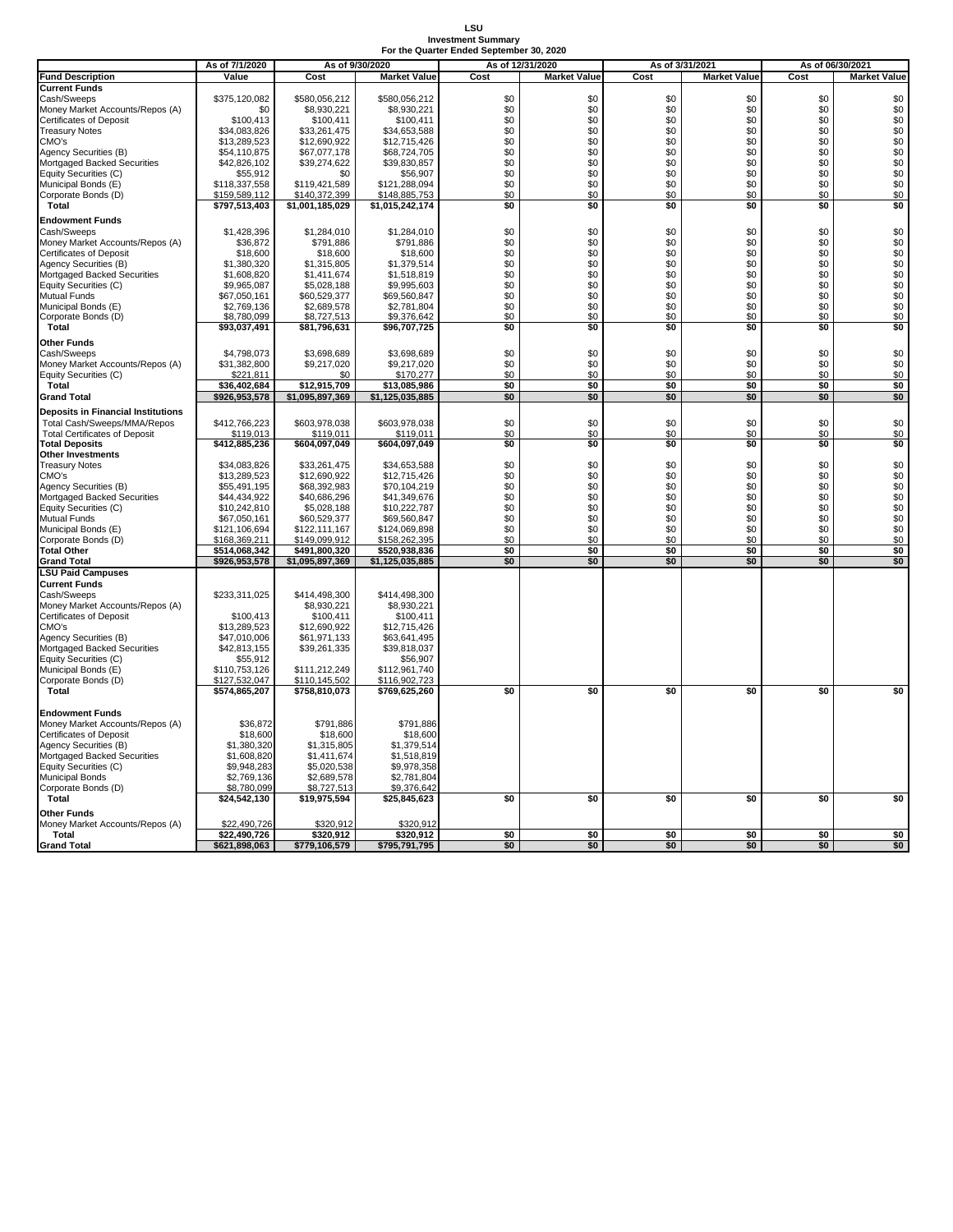| T SU                                     |
|------------------------------------------|
| <b>Investment Summary</b>                |
| For the Quarter Ended September 30, 2020 |

| For the Quarter Ended September 30, 2020<br>As of 3/31/2021<br>As of 9/30/2020 |                |                 |                     |                  |                     |      |                     |                  |                     |  |
|--------------------------------------------------------------------------------|----------------|-----------------|---------------------|------------------|---------------------|------|---------------------|------------------|---------------------|--|
|                                                                                | As of 7/1/2020 |                 |                     | As of 12/31/2020 |                     |      |                     | As of 06/30/2021 |                     |  |
| <b>Fund Description</b>                                                        | Value          | Cost            | <b>Market Value</b> | Cost             | <b>Market Value</b> | Cost | <b>Market Value</b> | Cost             | <b>Market Value</b> |  |
| <b>LSU Health Shreveport</b>                                                   |                |                 |                     |                  |                     |      |                     |                  |                     |  |
| <b>Current Funds</b>                                                           |                |                 |                     |                  |                     |      |                     |                  |                     |  |
| Cash/Sweeps S.                                                                 | \$65,852,590   | \$89,514,968    | \$89,514.968        |                  |                     |      |                     |                  |                     |  |
| <b>Cash/Sweeps</b>                                                             | \$65,852,590   | \$89,514,968    | \$89,514,968        | \$0              | \$0                 | \$0  | \$0                 | \$0              | \$0                 |  |
| Treasury Notes (B)                                                             | \$34.083.826   | \$33,261,475    | \$34,653,588        |                  |                     |      |                     |                  |                     |  |
| Agency Securities (B)                                                          | \$7,100,869    | \$5,106,045     | \$5,083,210         |                  |                     |      |                     |                  |                     |  |
| Mortgaged Backed Securities (B)                                                | \$12,947       | \$13,287        | \$12,820            |                  |                     |      |                     |                  |                     |  |
| Municipal Bonds (E)                                                            | \$7,584,432    | \$8,209,340     | \$8,326,354         |                  |                     |      |                     |                  |                     |  |
| Corporate Bonds (D)                                                            | \$32,057,065   | \$30,226,897    | \$31,983,030        |                  |                     |      |                     |                  |                     |  |
| <b>Total</b>                                                                   | \$146,691,729  | \$166,332,012   | \$169,573,970       | \$0              | \$0                 | \$0  | \$0                 | \$0              | \$0                 |  |
| <b>Endowment Funds</b>                                                         |                |                 |                     |                  |                     |      |                     |                  |                     |  |
| Cash/Sweeps                                                                    | \$1,428,396    | \$1.284.010     | \$1,284,010         |                  |                     |      |                     |                  |                     |  |
| Equity Securities (C)                                                          | \$16,804       | \$7.650         | \$17.245            |                  |                     |      |                     |                  |                     |  |
| <b>Mutual Funds</b>                                                            | \$67,050,161   | \$60,529,377    | \$69,560,847        |                  |                     |      |                     |                  |                     |  |
| <b>Total</b>                                                                   | \$68,495,361   | \$61,821,037    | \$70,862,102        | \$0              | \$0                 | \$0  | \$0                 | \$0              | \$0                 |  |
| <b>Grand Total</b>                                                             | \$215.187.090  | \$228.153.049   | \$240.436.072       | \$0              | \$0                 | \$0  | \$0                 | \$0              | \$0                 |  |
| <b>LSU HCSD</b>                                                                |                |                 |                     |                  |                     |      |                     |                  |                     |  |
| <b>Current Funds</b>                                                           |                |                 |                     |                  |                     |      |                     |                  |                     |  |
| Cash/Sweeps                                                                    | \$75.956.467   | \$76,042,944    | \$76,042,944        |                  |                     |      |                     |                  |                     |  |
| <b>Total</b>                                                                   | \$75,956,467   | \$76,042,944    | \$76,042,944        | \$0              | \$0                 | \$0  | \$0                 | \$0              | \$0                 |  |
| <b>Other Funds</b>                                                             |                |                 |                     |                  |                     |      |                     |                  |                     |  |
| Cash/Sweeps                                                                    | \$4.798.073    | \$3.698.689     | \$3.698.689         |                  |                     |      |                     |                  |                     |  |
| Money Market Accounts/Repos (A)                                                | \$8.892.074    | \$8,896,108     | \$8,896.108         |                  |                     |      |                     |                  |                     |  |
| Equity Securities (C)                                                          | \$221.811      | \$0             | \$170.277           |                  |                     |      |                     |                  |                     |  |
| Total                                                                          | \$13.911.958   | \$12,594,797    | \$12,765,074        | \$0              | \$0                 | \$0  | \$0                 | \$0              |                     |  |
| <b>Grand Total</b>                                                             | \$89,868,425   | \$88,637,741    | \$88,808,018        | \$0              | \$0                 | \$0  | \$0                 | \$0              | $\frac{$0}{$0}$     |  |
|                                                                                |                |                 | \$1,125,035,885     | \$0              | \$0                 | \$0  | \$0                 | \$0              |                     |  |
| <b>System Total</b>                                                            | \$926,953,578  | \$1,095,897,369 |                     |                  |                     |      |                     |                  | \$0                 |  |

\* Negative balance in the cash/Sweeps section of the current funds does not respresent an actual negative bank balance, rather it represents a timing difference of the allocation of the current funds.<br>\*\* Small endowment fu

\*\*\* LSU Paid Campuses include the following: LSU, LSU Ag Center, LSUA, LSUE, LSUS, LSU Health New Orleans, and the LSU Pennington Biomedical Research Center.

BENCHMARK NOTES (Example Only)<br>(A) Benchmarked against 90 day T-Bill<br>(B) Benchmarked against Barclay's US Agg Bond TR USD<br>(C) US equities benchmarked against Russell 3000 and international against MSCI emerging markets<br>(D)

Disclaimer: Pursuant to PM-9, corporate bonds/notes only available for investment beginning 7-1-2011. Louisiana law provides for restrictions on maturity and allocation and may effect benchmark comparisons.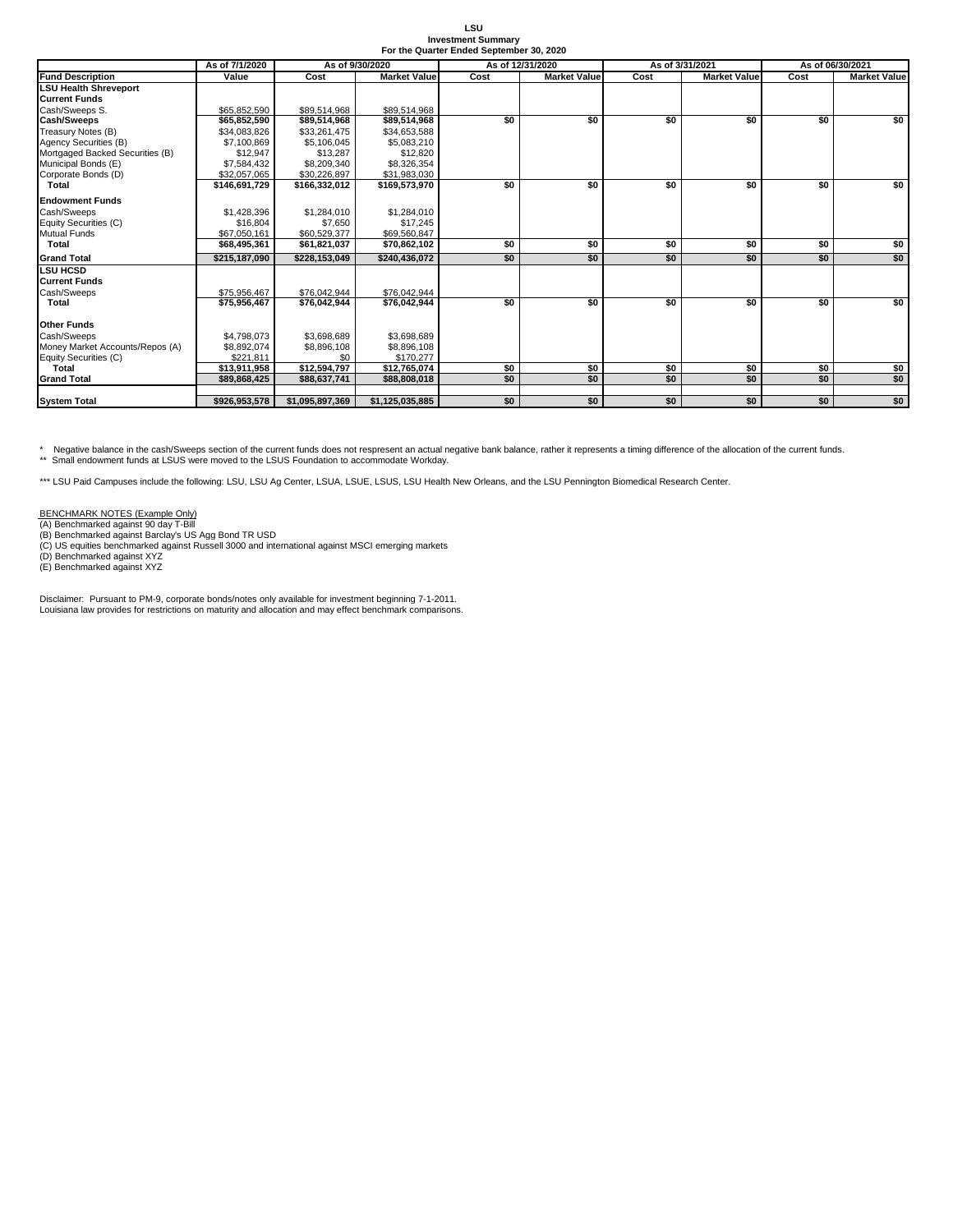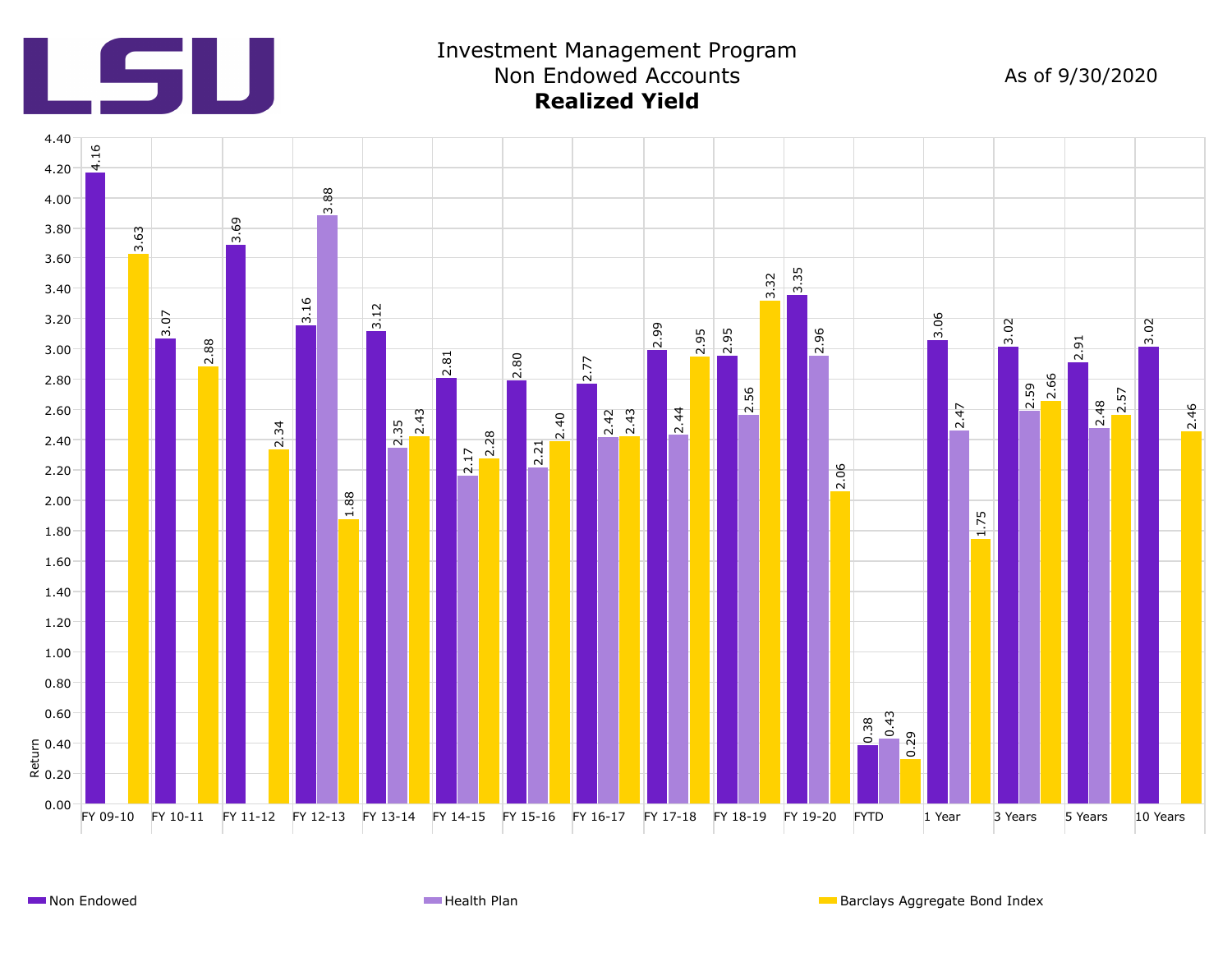

# Investment Management Program Non Endowed Accounts **Total Return**

As of 9/30/2020



**Non Endowed Health Plan Barclays Aggregate Bond Index Health Plan** Barclays Aggregate Bond Index

BBgBarc US Gov/Corp Intermediate TR USD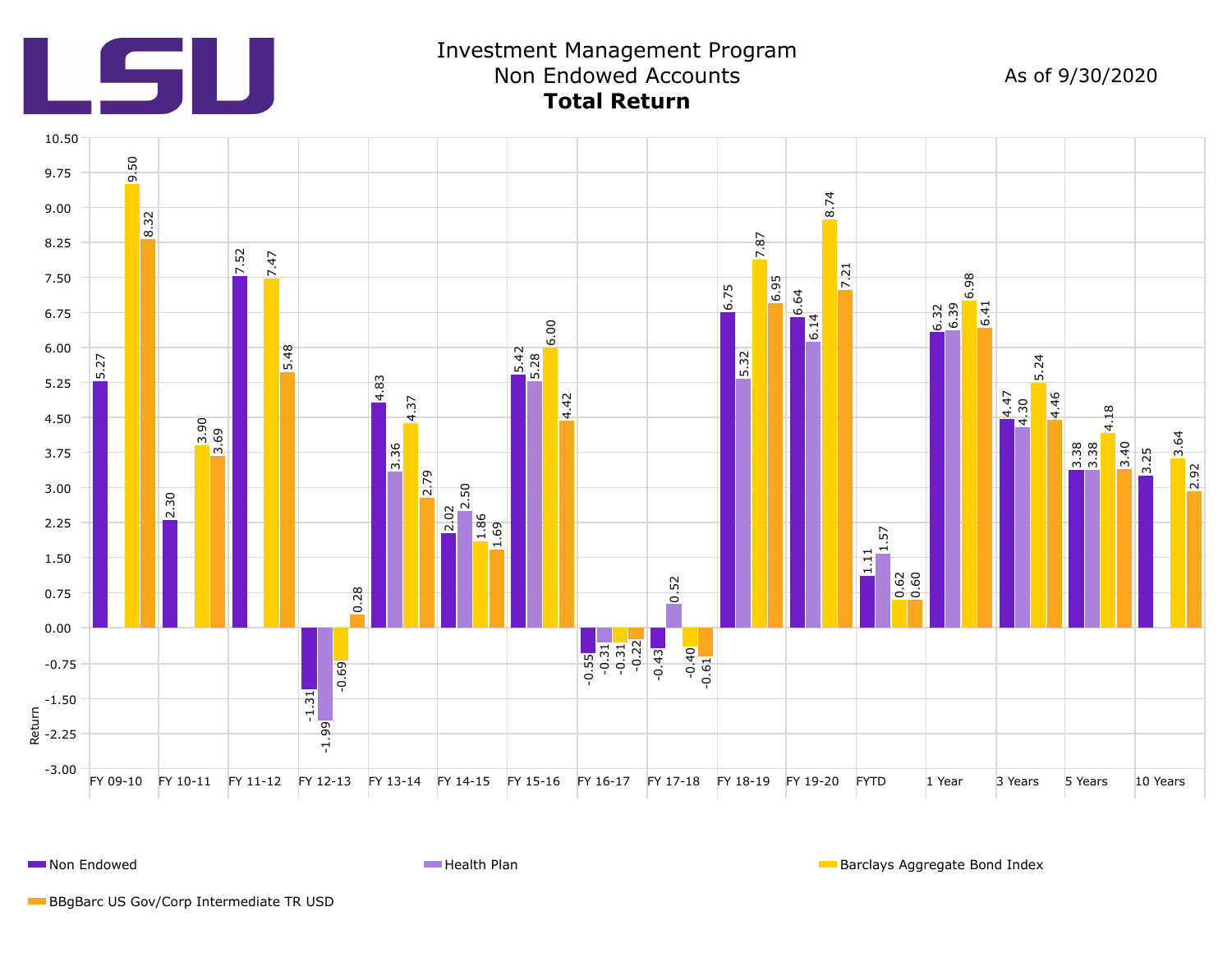### **Performance Relative to Peer Group**

Peer Group (5-95%): All Managed Investments - U.S. - Intermediate Core Bond

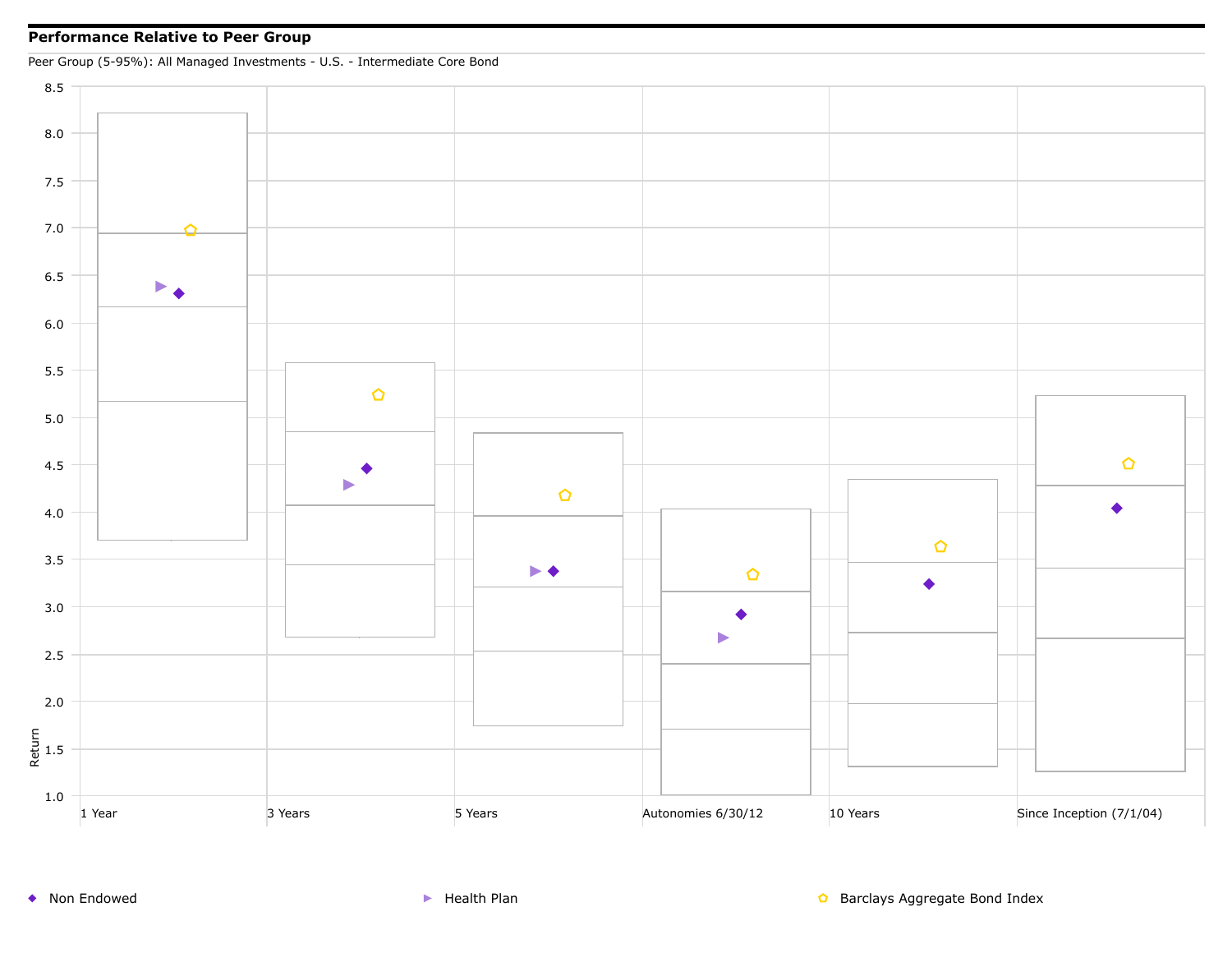

# Investment Management Program Endowed Accounts **Realized Yield**

As of 9/30/2020



Endowment **Endowed Benchmark** Communication Communication Communication Communication Communication Communication Communication Communication Communication Communication Communication Communication Communication Communicat